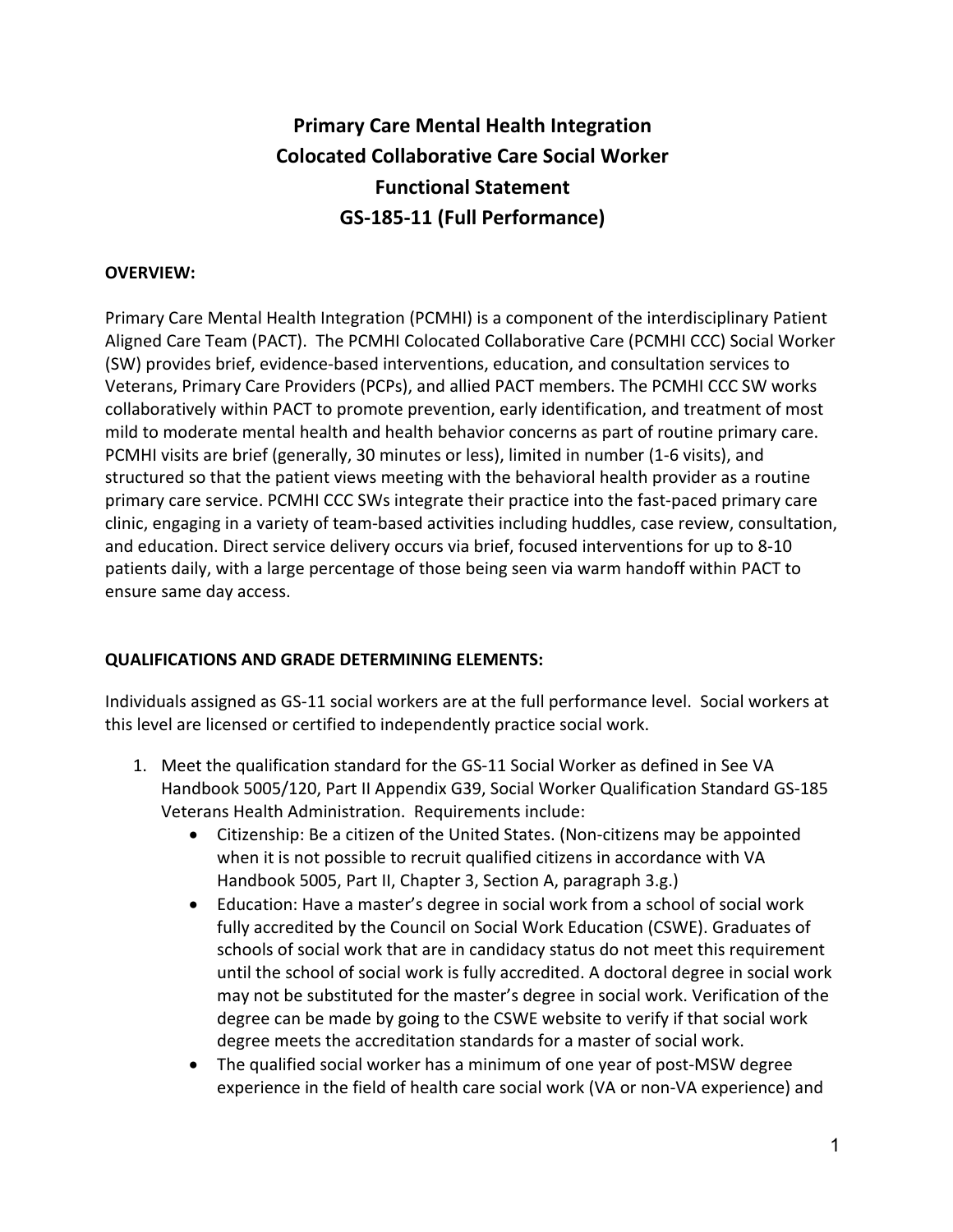licensure or certification in a state at the independent practice level. A doctoral degree in social work may not be substituted for the master's degree in social work. This can be substituted for the required one year of professional social work experience in a clinical setting.

- Licensure: Persons hired or reassigned to social worker positions in the GS-185 series in VHA must be licensed or certified by a state to independently practice social work at the master's degree level. Current state requirements may be found by going to http://vaww.va.gov/OHRM/T38Hybrid/.
- Physical Requirements**.** See VA Directive and Handbook 5019, Employee Occupational Health Services.
- English Language Proficiency. Candidates must be proficient in spoken and written English to be appointed as authorized by 38 U.S.C. § 7403(f).
- Appointment to the GS-11 grade level requires completion of a minimum of one year of post-MSW experience equivalent to the GS-9 grade level in the field of health care or other social work-related settings, (VA or non- VA experience) and licensure or certification in a state at the independent practice level.
- 2. Demonstrated Knowledge, Skills, and Abilities. In addition to the experience above, candidates must demonstrate all of the following KSAs:
	- Knowledge of community resources, how to make appropriate referrals to community and other governmental agencies for services, and ability to coordinate services.
	- Skill in independently conducting psychosocial assessments and treatment interventions to a wide variety of individuals from various socio-economic, cultural, ethnic, educational, and other diversified backgrounds.
	- Knowledge of medical and mental health diagnoses, disabilities and treatment procedures (i.e., acute, chronic and traumatic illnesses/injuries, common medications and their effects/side effects, and medical terminology) to formulate a treatment plan.
	- Skill in independently implementing different treatment modalities in working with individuals, families, and groups who are experiencing a variety of psychiatric, medical, and social problems to achieve treatment goals.
	- Ability to provide consultation services to new social workers, social work graduate students, and other staff about the psychosocial needs of patients and the impact of psychosocial problems on health care and compliance with treatment.

# **SUPERVISORY CONTROLS:**

The GS-11 social worker performs duties independently and reports directly to the PCMHI Coordinator/Program Manager. For Social Work practice issues, the PCMHI CCC SW has access to the Social Work Executive as needed for complex and sensitive case situations. The Social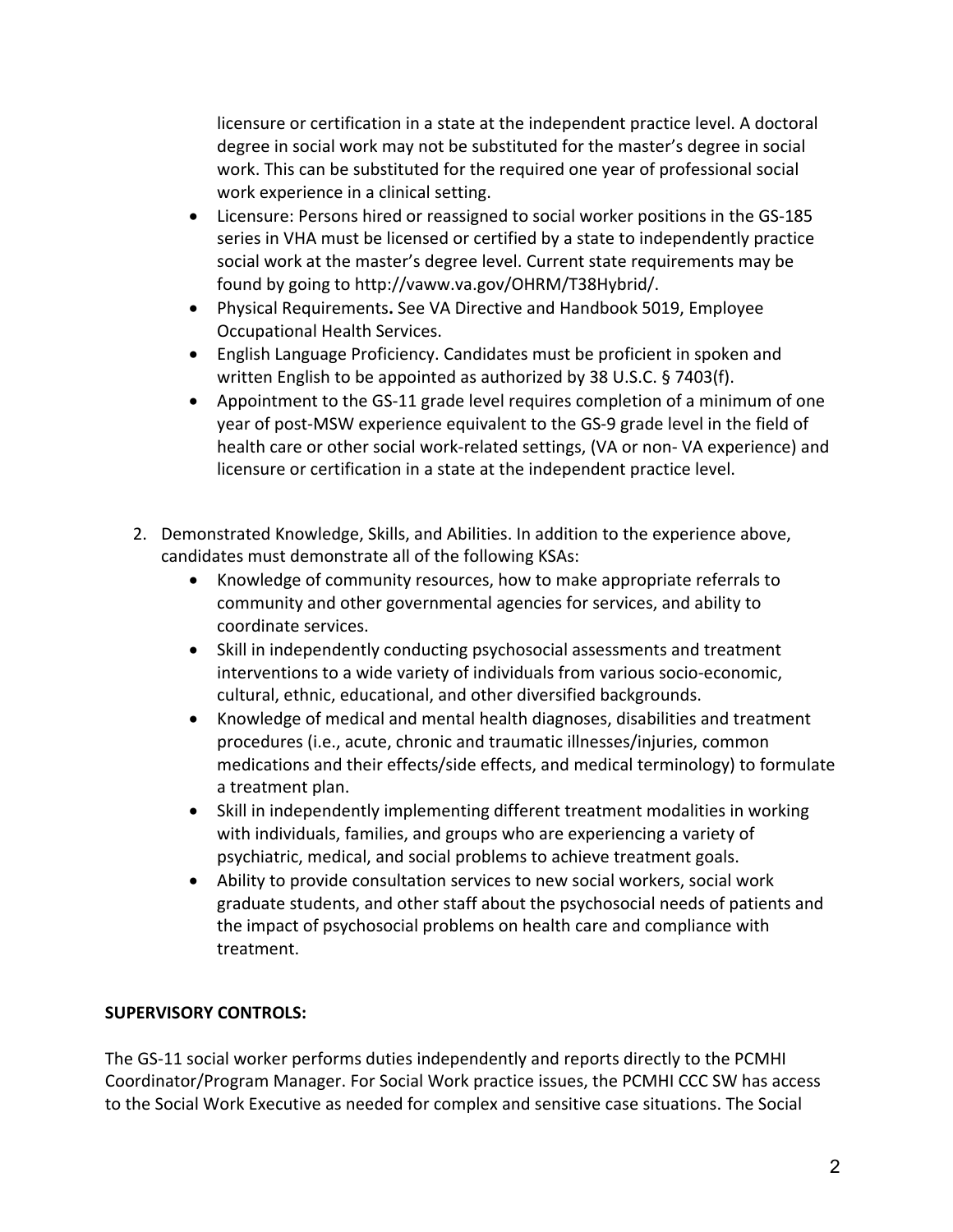Work Executive works in collaboration with the PCMHI Coordinator/Program Manager to complete annual PCMHI SW evaluations. The PCMHI Coordinator/Program Manager provides administrative supervision, general instruction plans, and assigns work.

### **MAJOR DUTIES AND RESPONSIBILITIES:**

The PCMHI CCC SW provides functional assessment, triage, brief intervention, education, and consultative services regarding a wide range of possible concerns. Consistent with the VA Whole Health philosophy, the PCMHI CCC SW promotes awareness of the important mental and behavioral aspects of wellness and overall health outcomes. The PCMHI CCC SW utilizes a Population-Based Care and Public Health approach, recognizing the PCP as the overall leader of the treatment team and maximizing the reach of services to as many Veterans as possible. The PCMHI CCC SW accepts referrals from PCPs and allied PACT members and supports guidelineconcordant treatment within primary care. Duties include:

- 1. PCMHI CCC Clinical Practice Management:
	- Collaborates with PCPs and the interdisciplinary PACT to support high quality, effective, and coordinated service delivery at the patient and programmatic levels
	- Maintains daily open access slots and encourages same day warm handoffs within PACT
	- Completes most individual appointments (e.g., 75%) within 30 minutes
	- Uses Measurement Based Care (MBC) in accordance with nationally recommended guidelines for PCMHI
	- Conducts initial functional assessments that are focused on the main reason(s) for referral and are less extensive than traditional mental health intake evaluations (e.g., 30 minutes vs. 60 or 90 minutes for traditional evaluation)
	- Supports Stepped-Care principles to facilitate "on-time, on target" services to Veterans, matching the intensity of services with the level of clinical need
	- Refers Veterans with more severe or complex needs to the appropriate general or specialty mental health program
	- Provides time-limited, brief, evidence-based, individual or group interventions (e.g., approximately 1-6 sessions) for a broad range of mental health and health behavior concerns within the primary care setting
	- Utilizes intermittent visits and flexible patient contact strategies to support brief but longitudinal PCMHI care as part of PACT
	- Ensures quality of care by successfully completing the national VA PCMHI Competency Training Program (or approved equivalent) and associated ongoing education modules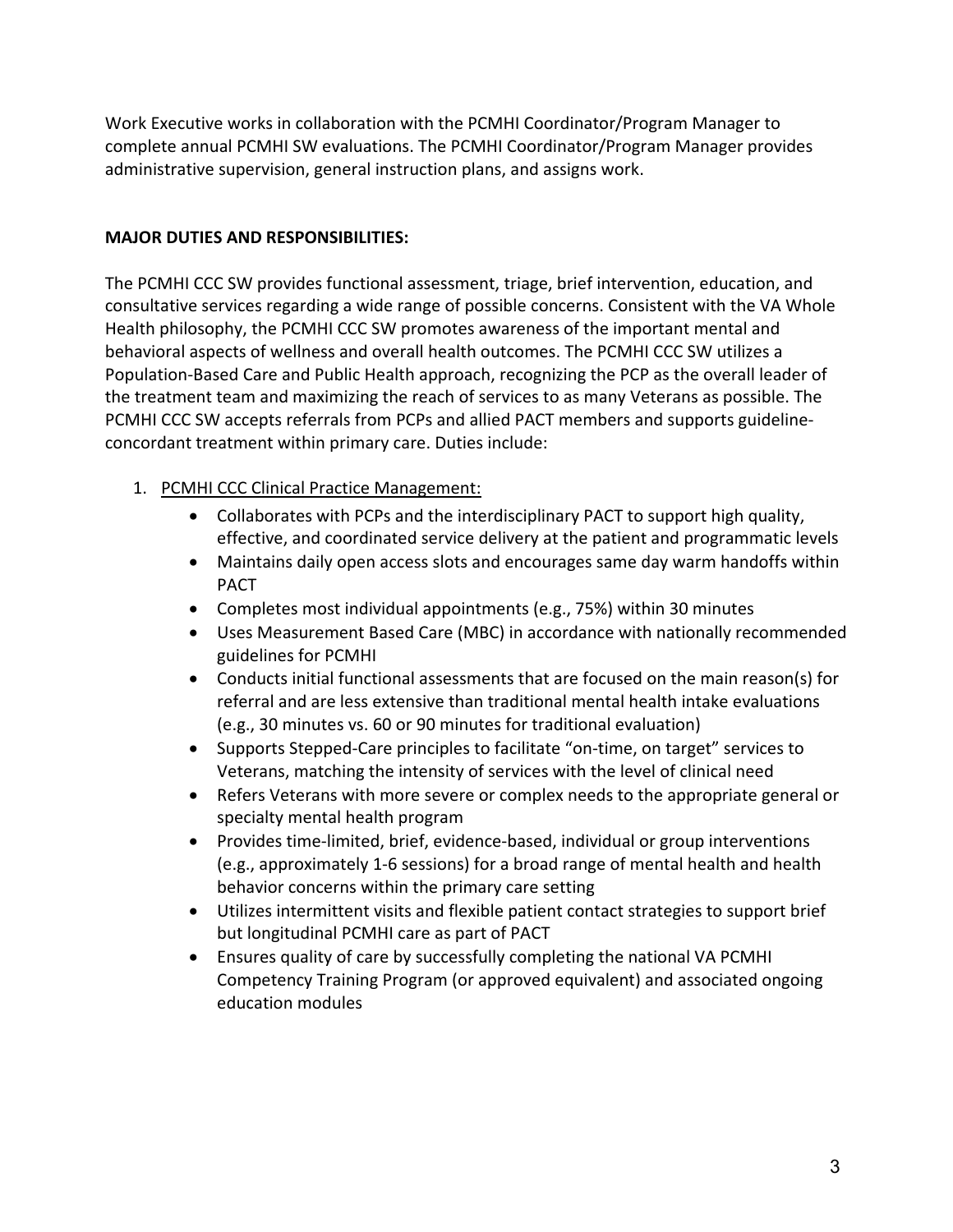- 2. Documentation Skills:
	- Writes clear, concise notes that are optimized for collaboration within PACT based on the PCMHI CCC functional assessment and follow-up visit guidelines
	- Notes document important elements for team collaboration (e.g., MBC, curbside consultation/team care discussion, liaison with specialty care providers) as appropriate
	- Notes are completed same day or within 24 hours
- 3. Consultation and Interdisciplinary Team Based Skills:
	- Engages in PACT huddles and meetings to cultivate collaborative team functioning and serve as a subject matter expert for behavioral health considerations
	- Provides education to PACT on mental health and health behavior issues, as well as tips to promote effective patient communication, motivational enhancement, and behavior change
	- Integrates self into routine workflow of Primary Care and seeks opportunities to offer expertise or direct patient care services to support team-based care
	- Tolerates interruptions, demonstrates flexibility and adaptability, and maintains availability for ad hoc team discussion
	- Accepts and encourages same day warm handoffs
	- Routinely provides feedback (verbal and/or written) to PCP and other PACT members same day as referral
	- Works collaboratively with other team members in PCMHI (e.g., PCMHI Health Technicians, Collaborative Care Managers and Providers with Prescribing Privileges) to ensure high quality, effective, Veteran-centered services at the patient and programmatic levels

# **CUSTOMER SERVICE REQUIREMENTS:**

Incumbent meets the needs of customers while supporting VA missions. Consistently communicates and treats customers (Veterans, their representatives, visitors, and all VA staff) in a courteous, tactful, and respectful manner. Incumbent provides the customer with consistent information according to established policies and procedures. Handles conflict and problems in dealing with the consumer constructively and appropriately.

#### **AGE, DEVELOPMENT, AND CULTURAL NEEDS OF PATIENTS REQUIREMENTS:**

The position requires the incumbent possess or develop an understanding of the particular needs of Veterans, including, but not limited to knowledge and sensitivities of age-specific, gender-specific, cultural beliefs and practices, war-era related, and alternative lifestyles of Veterans and their families/caregivers. Sensitivity to the special needs of patients must be consistently achieved.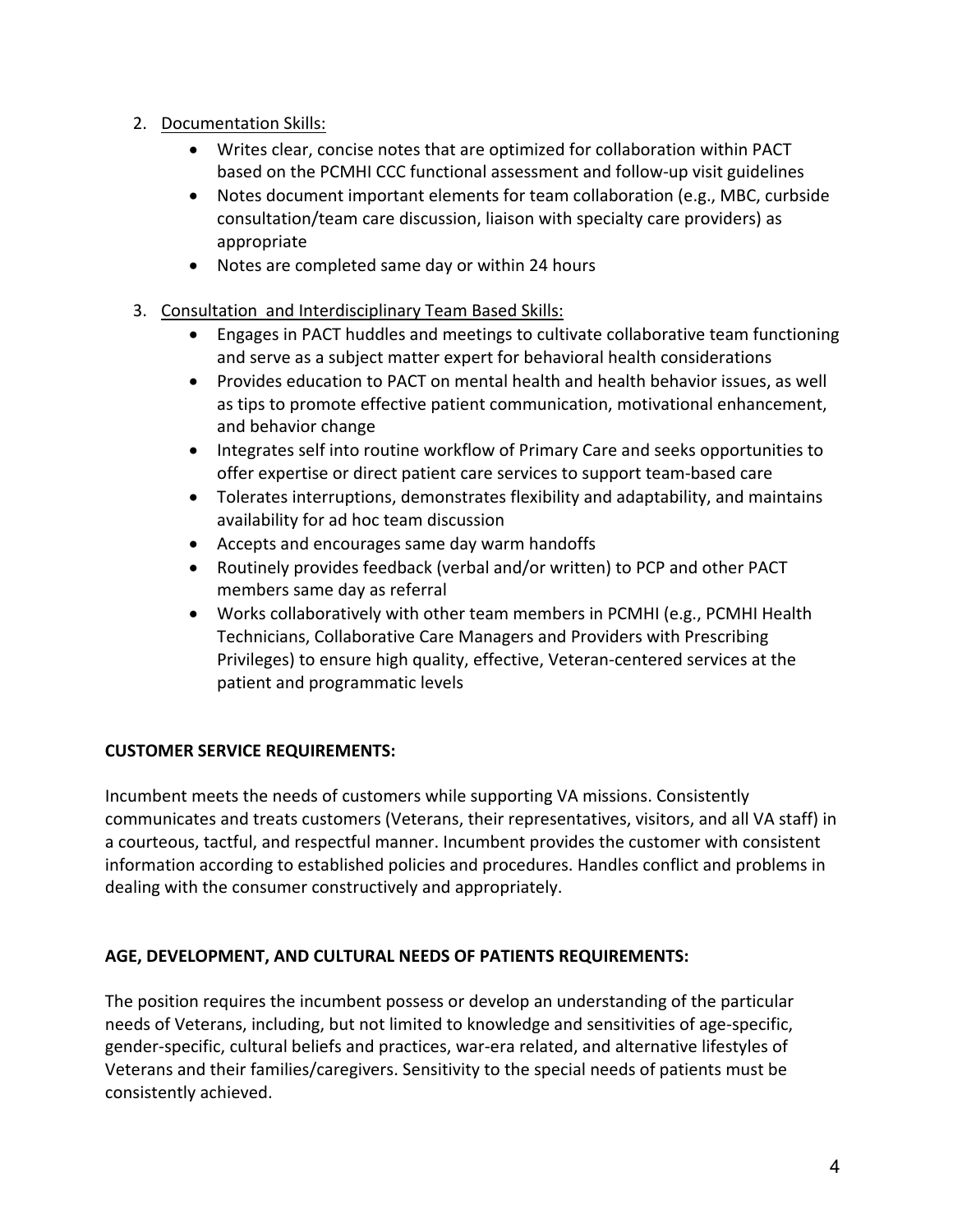#### **COMPUTER SECURITY REQUIREMENTS:**

- Protects printed and electronic files containing sensitive data in accordance with the provisions of the Privacy Act of 1974 and other applicable laws, Federal regulations, VA statutes and policy, and VHA policy
- Protects data from unauthorized release or loss, alteration, or unauthorized deletion
- Follows applicable regulations and instructions regarding access to computerized files, release of access codes, etc.
- Utilization of CPRS/Cerner to execute several office automation functions such as storing and retrieving electronic documents and files; activating printers; inserting and deleting text, formatting letters, reports, and memoranda; and transmitting and receiving email.
- Utilization of the Veterans Health Information and Technology Architecture (Vista) to access information in the Medical Center Computer System

## **GUIDELINES:**

The PCMHI CCC SW uses professional knowledge, skills, and experience derived from education, previous and ongoing professional practice , VA SOP, VA Central Office Directives, NEPEC, professional literature, continuing education, and individual and group consultation.

#### **WORK ENVIRONMENT:**

Work performed will be within the Medical Center, however the position has the opportunity for telework. The Medical Center environment involves everyday risks or discomforts which require normal safety precautions and adherence to the Medical Center Infection Control SOPs, VA Medical Center directives, policy and procedures, and PCMHI SOP's.

# **SAFETY/ENVIORNMENT OF CARE/INFECTION CONTROL:**

- Appropriate use of equipment, supplies
- Maintain safe, orderly work areas
- Report and complete forms for any accident to self, Veteran and vehicle
- Follows Life Safety Management (fire protection) procedures
- Reports safety hazards, accidents and injuries
- Reviews hazardous materials/Material Safety Data Sheets (MSDS)/waste management
- Follows Emergency Preparedness plan
- Follows security policies/procedures
- Complies with federal, state and local environmental and other requirements preventing pollution, minimizing waste, and conserving cultural and natural resources